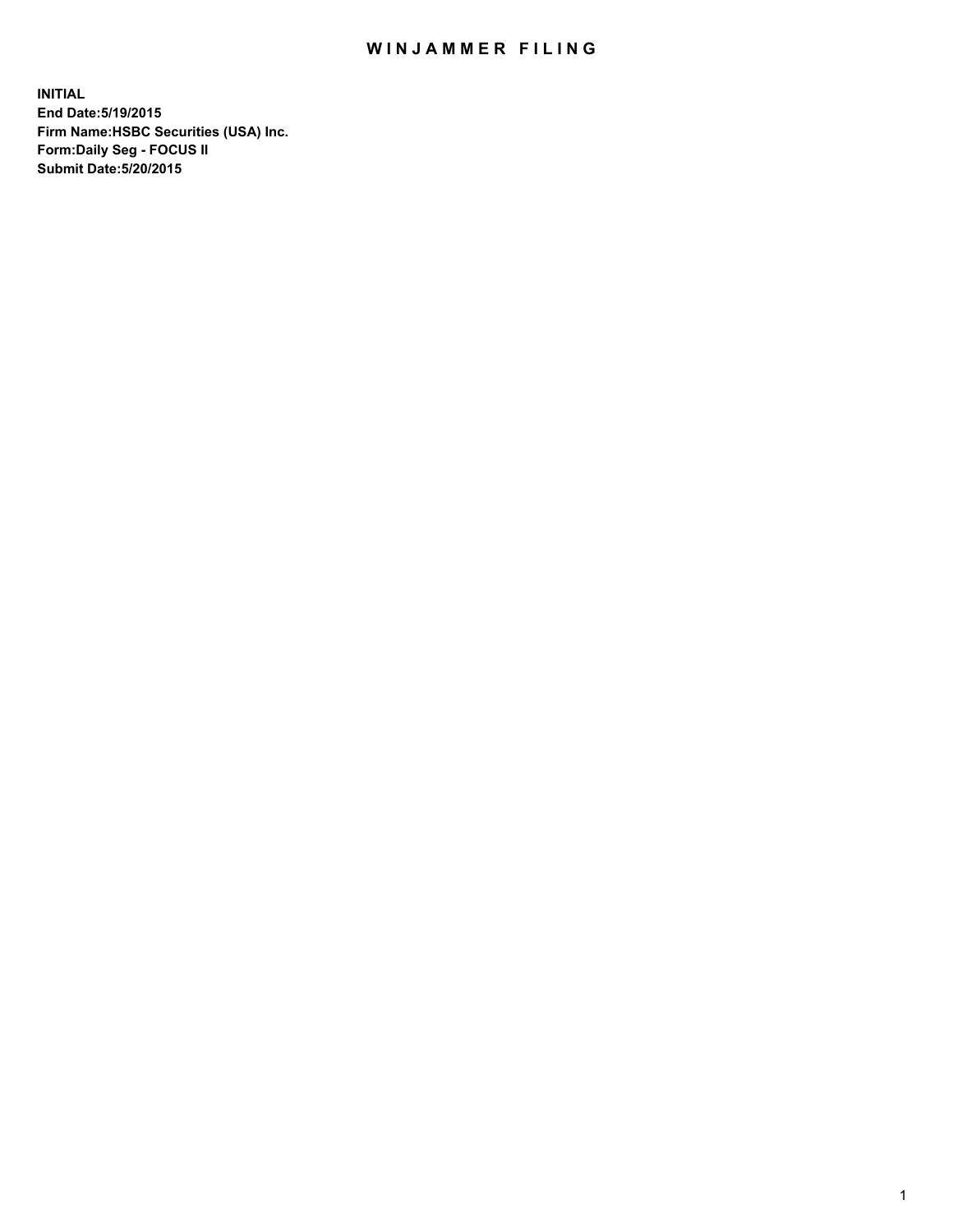## **INITIAL End Date:5/19/2015 Firm Name:HSBC Securities (USA) Inc. Form:Daily Seg - FOCUS II Submit Date:5/20/2015 Daily Segregation - Cover Page**

| Name of Company<br><b>Contact Name</b><br><b>Contact Phone Number</b><br><b>Contact Email Address</b>                                                                                                                                                                                                                         | <b>HSBC Securities (USA) Inc.</b><br>Steven richardson<br>212-525-6445<br>steven.richardson@us.hsbc.com |
|-------------------------------------------------------------------------------------------------------------------------------------------------------------------------------------------------------------------------------------------------------------------------------------------------------------------------------|---------------------------------------------------------------------------------------------------------|
| FCM's Customer Segregated Funds Residual Interest Target (choose one):<br>a. Minimum dollar amount: ; or<br>b. Minimum percentage of customer segregated funds required:% ; or<br>c. Dollar amount range between: and; or<br>d. Percentage range of customer segregated funds required between: % and %.                      | 50,000,000<br>0 <sub>0</sub><br>00                                                                      |
| FCM's Customer Secured Amount Funds Residual Interest Target (choose one):<br>a. Minimum dollar amount: ; or<br>b. Minimum percentage of customer secured funds required:%; or<br>c. Dollar amount range between: and; or<br>d. Percentage range of customer secured funds required between: % and %.                         | 10,000,000<br>00<br>00                                                                                  |
| FCM's Cleared Swaps Customer Collateral Residual Interest Target (choose one):<br>a. Minimum dollar amount: ; or<br>b. Minimum percentage of cleared swaps customer collateral required:%; or<br>c. Dollar amount range between: and; or<br>d. Percentage range of cleared swaps customer collateral required between:% and%. | 30,000,000<br>0 <sub>0</sub><br>00                                                                      |

Attach supporting documents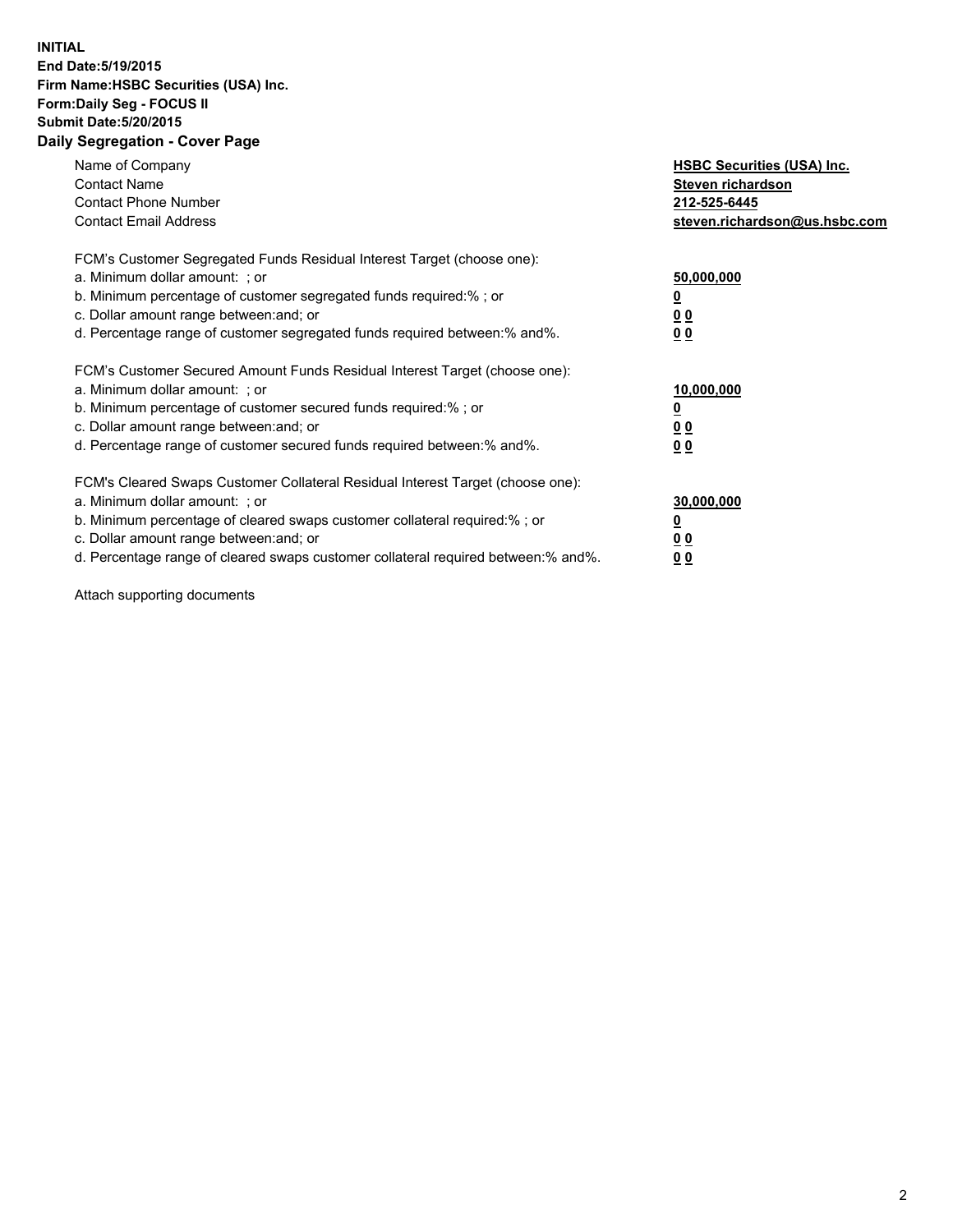**INITIAL End Date:5/19/2015 Firm Name:HSBC Securities (USA) Inc. Form:Daily Seg - FOCUS II Submit Date:5/20/2015 Daily Segregation - Secured Amounts**

Foreign Futures and Foreign Options Secured Amounts Amount required to be set aside pursuant to law, rule or regulation of a foreign government or a rule of a self-regulatory organization authorized thereunder **0** [7305] 1. Net ledger balance - Foreign Futures and Foreign Option Trading - All Customers A. Cash **61,603,203** [7315] B. Securities (at market) **30,653,837** [7317] 2. Net unrealized profit (loss) in open futures contracts traded on a foreign board of trade **4,019,779** [7325] 3. Exchange traded options a. Market value of open option contracts purchased on a foreign board of trade **0** [7335] b. Market value of open contracts granted (sold) on a foreign board of trade **0** [7337] 4. Net equity (deficit) (add lines 1. 2. and 3.) **96,276,819** [7345] 5. Account liquidating to a deficit and account with a debit balances - gross amount **918,807** [7351] Less: amount offset by customer owned securities **-855,544** [7352] **63,263** [7354] 6. Amount required to be set aside as the secured amount - Net Liquidating Equity Method (add lines 4 and 5) **96,340,082** [7355] 7. Greater of amount required to be set aside pursuant to foreign jurisdiction (above) or line 6. **96,340,084** [7360] FUNDS DEPOSITED IN SEPARATE REGULATION 30.7 ACCOUNTS 1. Cash in banks A. Banks located in the United States **28,490,065** [7500] B. Other banks qualified under Regulation 30.7 **0** [7520] **28,490,065** [7530] 2. Securities A. In safekeeping with banks located in the United States **30,653,837** [7540] B. In safekeeping with other banks qualified under Regulation 30.7 **0** [7560] **30,653,837** [7570] 3. Equities with registered futures commission merchants A. Cash **0** [7580] B. Securities **0** [7590] C. Unrealized gain (loss) on open futures contracts **0** [7600] D. Value of long option contracts **0** [7610] E. Value of short option contracts **0** [7615] **0** [7620] 4. Amounts held by clearing organizations of foreign boards of trade A. Cash **0** [7640] B. Securities **0** [7650] C. Amount due to (from) clearing organization - daily variation **0** [7660] D. Value of long option contracts **0** [7670] E. Value of short option contracts **0** [7675] **0** [7680] 5. Amounts held by members of foreign boards of trade A. Cash **61,399,029** [7700] B. Securities **0** [7710] C. Unrealized gain (loss) on open futures contracts **4,019,779** [7720] D. Value of long option contracts **0** [7730] E. Value of short option contracts **0** [7735] **65,418,808** [7740] 6. Amounts with other depositories designated by a foreign board of trade **0** [7760] 7. Segregated funds on hand **0** [7765] 8. Total funds in separate section 30.7 accounts **124,562,710** [7770] 9. Excess (deficiency) Set Aside for Secured Amount (subtract line 7 Secured Statement Page 1 from Line 8) **28,222,626** [7380] 10. Management Target Amount for Excess funds in separate section 30.7 accounts **10,000,000** [7780] 11. Excess (deficiency) funds in separate 30.7 accounts over (under) Management Target **18,222,626** [7785]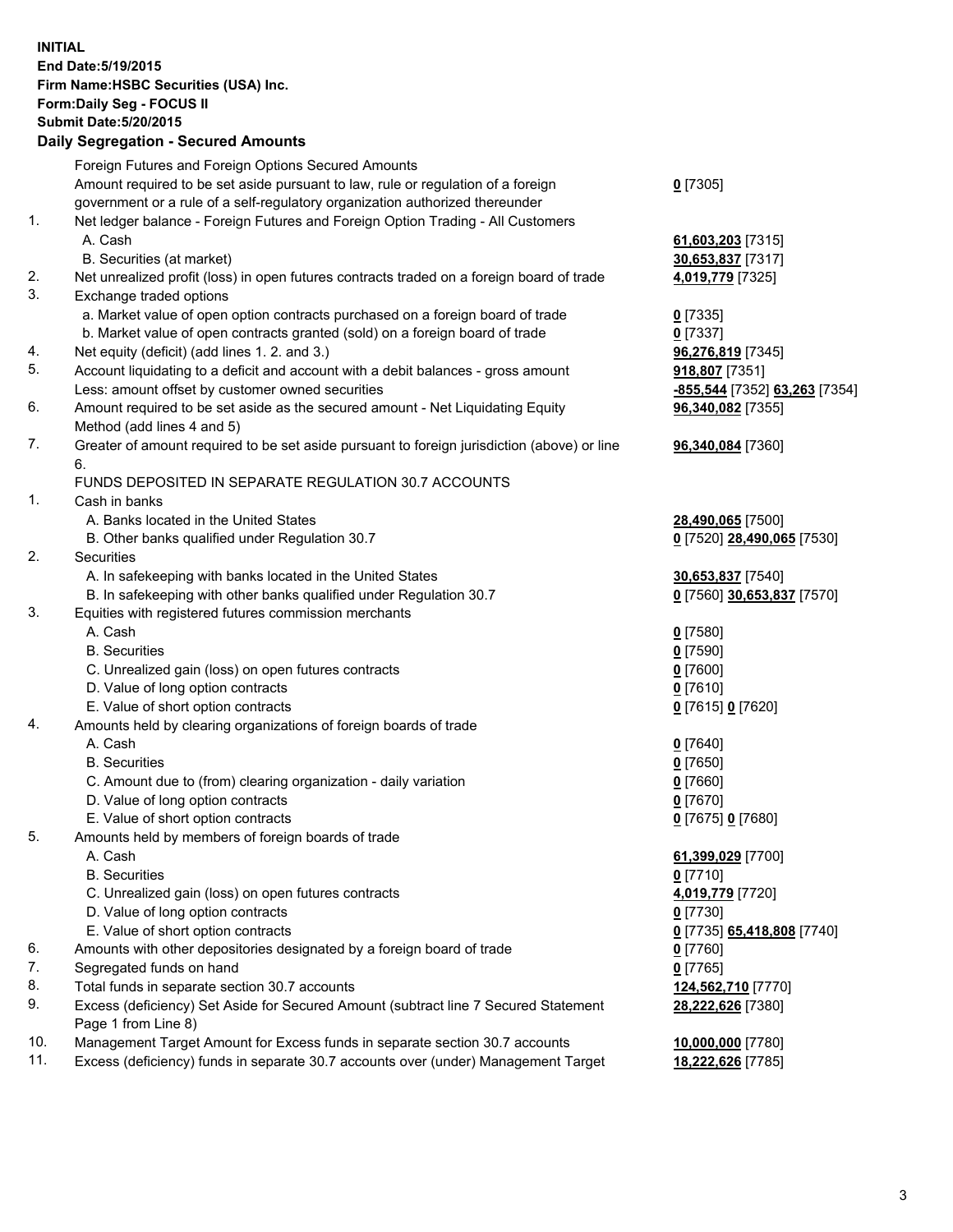|     | <b>INITIAL</b>                                                                                 |                            |
|-----|------------------------------------------------------------------------------------------------|----------------------------|
|     | End Date: 5/19/2015                                                                            |                            |
|     | Firm Name: HSBC Securities (USA) Inc.                                                          |                            |
|     | Form: Daily Seg - FOCUS II                                                                     |                            |
|     | <b>Submit Date: 5/20/2015</b>                                                                  |                            |
|     | Daily Segregation - Segregation Statement                                                      |                            |
|     | SEGREGATION REQUIREMENTS(Section 4d(2) of the CEAct)                                           |                            |
| 1.  | Net ledger balance                                                                             |                            |
|     | A. Cash                                                                                        | 49,530,087 [7010]          |
|     | B. Securities (at market)                                                                      | 663,943,905 [7020]         |
| 2.  | Net unrealized profit (loss) in open futures contracts traded on a contract market             | 304,970,444 [7030]         |
| 3.  | Exchange traded options                                                                        |                            |
|     | A. Add market value of open option contracts purchased on a contract market                    | 96,006,745 [7032]          |
|     | B. Deduct market value of open option contracts granted (sold) on a contract market            | -5,879,514 [7033]          |
| 4.  | Net equity (deficit) (add lines 1, 2 and 3)                                                    | 1,108,571,667 [7040]       |
| 5.  | Accounts liquidating to a deficit and accounts with                                            |                            |
|     | debit balances - gross amount                                                                  | 2,341,190 [7045]           |
|     | Less: amount offset by customer securities                                                     | -2,341,190 [7047] 0 [7050] |
| 6.  | Amount required to be segregated (add lines 4 and 5)                                           | 1,108,571,667 [7060]       |
|     | FUNDS IN SEGREGATED ACCOUNTS                                                                   |                            |
| 7.  | Deposited in segregated funds bank accounts                                                    |                            |
|     | A. Cash                                                                                        | 33,292,289 [7070]          |
|     | B. Securities representing investments of customers' funds (at market)                         | $0$ [7080]                 |
|     | C. Securities held for particular customers or option customers in lieu of cash (at            | 177,729,265 [7090]         |
|     | market)                                                                                        |                            |
| 8.  | Margins on deposit with derivatives clearing organizations of contract markets                 |                            |
|     | A. Cash                                                                                        | 245,624,957 [7100]         |
|     | B. Securities representing investments of customers' funds (at market)                         | 137,253,409 [7110]         |
|     | C. Securities held for particular customers or option customers in lieu of cash (at            | 486,214,640 [7120]         |
|     | market)                                                                                        |                            |
| 9.  | Net settlement from (to) derivatives clearing organizations of contract markets                | <b>589,222</b> [7130]      |
| 10. | Exchange traded options                                                                        |                            |
|     | A. Value of open long option contracts                                                         | 96,006,745 [7132]          |
|     | B. Value of open short option contracts                                                        | -5,879,514 [7133]          |
| 11. | Net equities with other FCMs                                                                   |                            |
|     | A. Net liquidating equity                                                                      | 46,820,009 [7140]          |
|     | B. Securities representing investments of customers' funds (at market)                         | <u>0</u> [7160]            |
|     | C. Securities held for particular customers or option customers in lieu of cash (at<br>market) | $0$ [7170]                 |
| 12. | Segregated funds on hand                                                                       | $0$ [7150]                 |
| 13. | Total amount in segregation (add lines 7 through 12)                                           | 1,217,651,022 [7180]       |
| 14. | Excess (deficiency) funds in segregation (subtract line 6 from line 13)                        | 109,079,355 [7190]         |
| 15. | Management Target Amount for Excess funds in segregation                                       | 50,000,000 [7194]          |
| 16. | Excess (deficiency) funds in segregation over (under) Management Target Amount                 | 59,079,355 [7198]          |

Excess